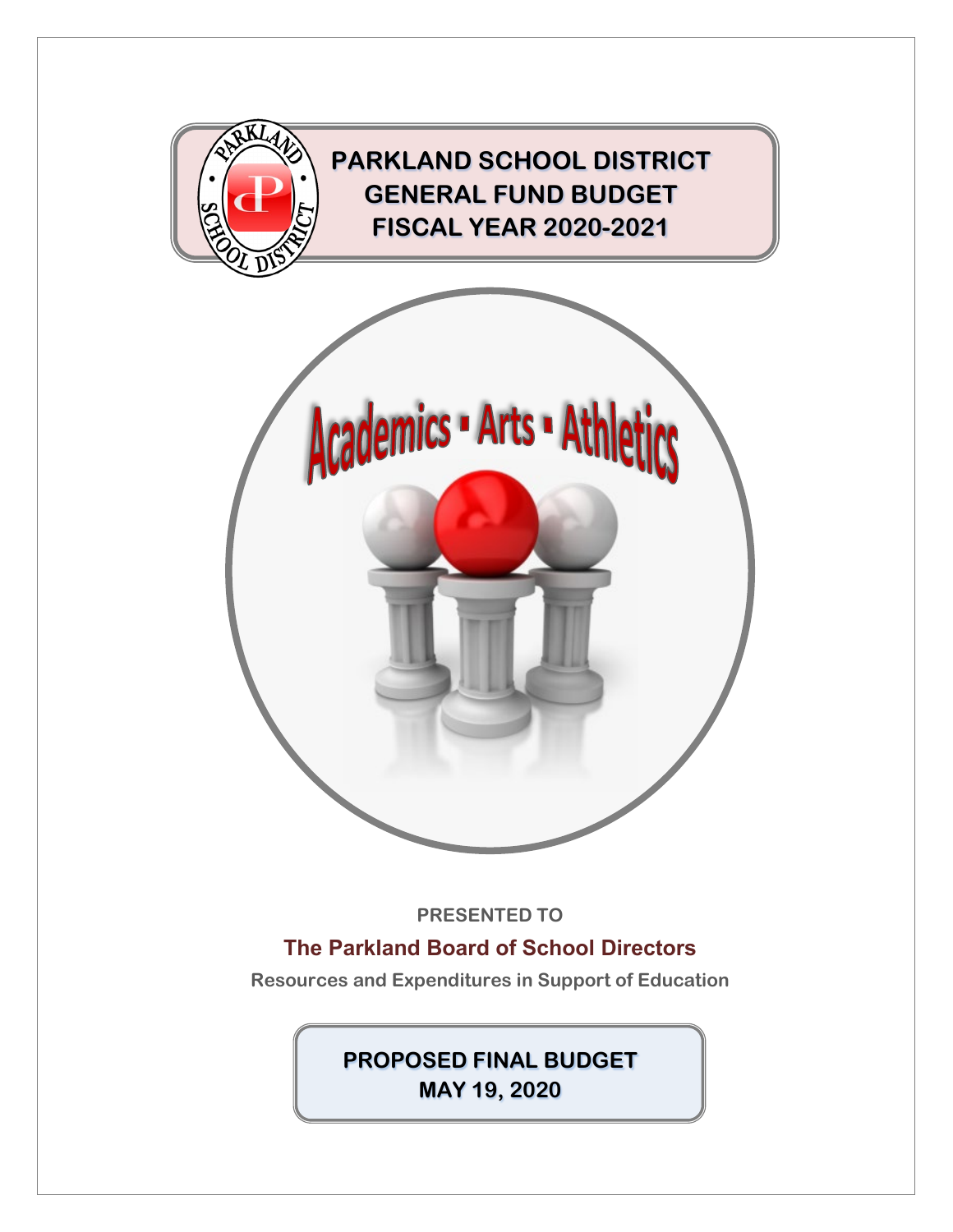#### **PARKLAND SCHOOL DISTRICT GENERAL FUND BUDGET SUMMARY FOR 2020-2021**

| <b>ACCOUNT</b>       | <b>DESCRIPTION</b>                                         |                          |               |
|----------------------|------------------------------------------------------------|--------------------------|---------------|
| REVENUES BY SOURCE - |                                                            |                          |               |
| 6000                 | <b>Local Sources</b>                                       | \$                       | 145,852,715   |
| 7000                 | <b>Commonwealth Sources</b>                                |                          | 34,889,918    |
| 8000                 | <b>Federal Sources</b>                                     |                          | 2,255,628     |
| 9000                 | <b>Other Financing Sources</b>                             |                          |               |
|                      | <b>TOTAL REVENUES</b>                                      | \$                       | 182,998,261   |
|                      | Fund Balance Appropriation - General Fund Budget           |                          | 11,166,001    |
|                      | Fund Balance Appropriation - Capital Reserve Fund Transfer |                          |               |
|                      | TOTAL SOURCES OF FUNDS INCLUDING FUND BALANCE              |                          | \$194,164,262 |
|                      | <b>EXPENDITURES BY FUNCTION -</b>                          |                          |               |
| 1100                 | <b>Instruction - Regular Programs</b>                      | \$                       | 89,416,614    |
| 1200                 | <b>Instruction - Special Programs</b>                      |                          | 27,203,401    |
| 1300                 | <b>Vocational Education Programs</b>                       |                          | 3,980,054     |
| 1400                 | Other Instructional Programs                               |                          | 799,818       |
| 1600                 | <b>Community College Programs</b>                          |                          | 1,223,505     |
|                      | <b>TOTAL INSTRUCTION</b>                                   | $\overline{\$}$          | 122,623,392   |
| 2100                 | <b>Pupil Personnel Services</b>                            |                          | 6,716,098     |
| 2200                 | <b>Instructional Staff Services</b>                        |                          | 5,108,175     |
| 2300                 | <b>Administration Services</b>                             |                          | 8,478,962     |
| 2400                 | <b>Pupil Health Services</b>                               |                          | 2,596,478     |
| 2500                 | <b>Business Services</b>                                   |                          | 1,930,185     |
| 2600                 | <b>Operation &amp; Maintenance Services</b>                |                          | 14,446,437    |
| 2700                 | <b>Transportation Services</b>                             |                          | 9,777,369     |
| 2800                 | <b>Central Support Services</b>                            |                          | 3,422,095     |
| 2900                 | Support Services - Intermediate Unit                       |                          | 200,433       |
|                      | <b>TOTAL SUPPORT SERVICES</b>                              | $\overline{\mathcal{S}}$ | 52,676,232    |
| 3200                 | <b>Student Activities</b>                                  |                          | 2,206,146     |
| 3300                 | <b>Community Services</b>                                  |                          | 36,269        |
|                      | <b>TOTAL OPER. OF NON-INSTR. SVCS.</b>                     | $\overline{\$}$          | 2,242,415     |
| 4000                 | Facilities Acq., Construction & Improvements               |                          |               |
|                      | <b>TOTAL EXPENDITURES</b>                                  | $\overline{\$}$          | 177,542,039   |
|                      | OTHER FINANCING USES -                                     |                          |               |
| 5100                 | Refunds of Prior Year's Receipts                           | \$                       | 50,000        |
| 5200                 | Fund Transfers Including Debt Service                      |                          | 16,272,223    |
| 5900                 | <b>Budgetary Reserve</b>                                   |                          | 300,000       |
|                      | <b>TOTAL OTHER FINANCING USES</b>                          | \$                       | 16,622,223    |
|                      | TOTAL EXPENDITURES & OTHER FINANCING USES                  |                          | \$194,164,262 |

| <b>REVENUES + FUND BALANCE = EXPENDITURES</b>               |   |        |  |  |  |  |  |  |
|-------------------------------------------------------------|---|--------|--|--|--|--|--|--|
| <b>Real Time Budget Delta</b>                               | S |        |  |  |  |  |  |  |
| 2020-2021 Mill Rate @+2.6% (Act 1 Allowable Mill Rate 2.6%) |   | 16.11  |  |  |  |  |  |  |
| 2020-2021 Mill Increase                                     |   | 0.00   |  |  |  |  |  |  |
| 2019-2020 Mill Rate                                         |   | 15.71  |  |  |  |  |  |  |
| 2020-2021 Mill Rate                                         |   | 15.71  |  |  |  |  |  |  |
| Projected Property Tax Relief per Homestead/Farmstead       |   | 110.00 |  |  |  |  |  |  |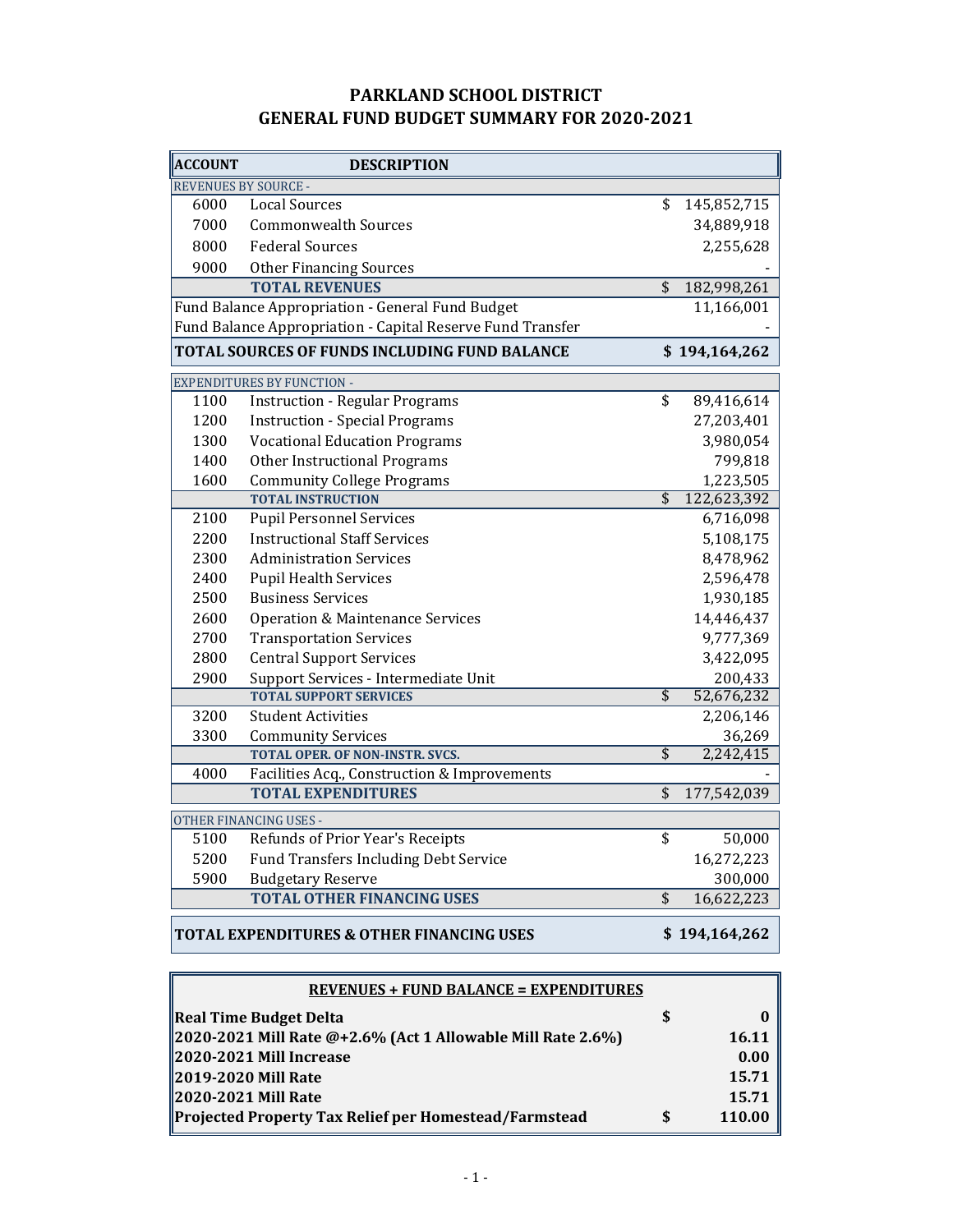## **PARKLAND SCHOOL DISTRICT GENERAL FUND BUDGET 2020-2021 COMPARISON BY FUNDING SOURCES INCLUDING FUND BALANCE APPROPRIATION**

| <b>FUNDING SOURCES</b>                          |                         | 2019-2020     | % OF          |               | 2020-2021     | % OF          |
|-------------------------------------------------|-------------------------|---------------|---------------|---------------|---------------|---------------|
|                                                 |                         | <b>BUDGET</b> | <b>BUDGET</b> |               | <b>BUDGET</b> | <b>BUDGET</b> |
|                                                 |                         |               |               |               |               |               |
| <b>Local Sources</b>                            |                         |               |               |               |               |               |
| Real Estate Rev. incl. Delinquent Collections   | \$                      | 126,418,430   | 67.80% \$     |               | 128,366,872   | 66.12%        |
| Earned Income Revenue at 1/2 Percent            |                         | 11,571,330    | 6.21%         |               | 11,571,330    | 5.96%         |
| Real Estate Transfer Revenue                    |                         | 2,550,000     | 1.37%         |               | 2,550,000     | 1.31%         |
| <b>Local Services Revenue</b>                   |                         | 610,000       | 0.33%         |               | 610,000       | $0.31\%$      |
| <b>Interest on Investments</b>                  |                         | 436,242       | 0.23%         |               | 436,242       | 0.22%         |
| Revenue from Intermediate Sources               |                         | 1,524,267     | 0.82%         |               | 1,524,267     | 0.79%         |
| Other Local Sources - Tuition, Rent, Misc.      |                         | 679,000       | 0.36%         |               | 794,004       | 0.41%         |
| <b>Total Local Sources</b>                      | \$                      | 143,789,269   | 77.12% \$     |               | 145,852,715   | 75.12%        |
|                                                 |                         |               |               |               |               |               |
| <b>Commonwealth Sources</b>                     |                         |               |               |               |               |               |
| <b>Commonwealth Funding</b>                     | \$                      | 15,355,693    | 8.23% \$      |               | 15,355,693    | 7.91%         |
| <b>Property Tax Allocation</b>                  |                         | 1,786,305     | 0.96%         |               | 1,787,167     | 0.92%         |
| Reimbursement - Soc. Sec. & Retirement          |                         | 17,347,058    | 9.30%         |               | 17,747,058    | 9.14%         |
| <b>Total Commonwealth Sources</b>               | \$                      | 34,489,056    | 18.49% \$     |               | 34,889,918    | 17.97%        |
|                                                 |                         |               |               |               |               |               |
| <b>Federal Sources</b>                          |                         |               |               |               |               |               |
| <b>Federal Funding</b>                          | \$                      | 1,805,628     | $0.97\%$ \$   |               | 2,255,628     | 1.16%         |
| <b>Total Federal Sources</b>                    | $\overline{\mathsf{s}}$ | 1,805,628     | 0.97% \$      |               | 2,255,628     | 1.16%         |
|                                                 |                         |               |               |               |               |               |
| <b>TOTAL REVENUE SOURCES</b>                    | \$                      | 180,083,953   | 96.58% \$     |               | 182,998,261   | 94.25%        |
| <b>OTHER FINANCING SOURCES</b>                  |                         |               | 0.00%         |               |               | 0.00%         |
| <b>TOTAL REV. &amp; OTHER FINANCING SOURCES</b> | \$                      | 180,083,953   | 96.58% \$     |               | 182,998,261   | 94.25%        |
|                                                 |                         |               |               |               |               |               |
|                                                 |                         |               |               |               |               |               |
| <b>FUND BALANCE APPROPRIATION</b>               |                         |               |               |               |               |               |
| FUND BALANCE APPROPRIATION - General Fund       | \$                      | 6,386,426     | $3.42\%$ \$   |               | 11,166,001    | 5.75%         |
| FUND BALANCE APPROPRIATION - Cap. Reserve       |                         |               | $0.00\%$      |               |               | $0.00\%$      |
| <b>FUND BALANCE APPROPRIATION</b>               | \$                      | 6,386,426     | 3.42% \$      |               | 11,166,001    | 5.75%         |
|                                                 |                         |               |               |               |               |               |
| TOTAL FUNDING SOURCES INCLUDING                 | S                       | 186,470,379   | 100.00%       | <sup>\$</sup> | 194,164,262   | 100.00%       |
| <b>FUND BALANCE APPROPRIATION</b>               |                         |               |               |               |               |               |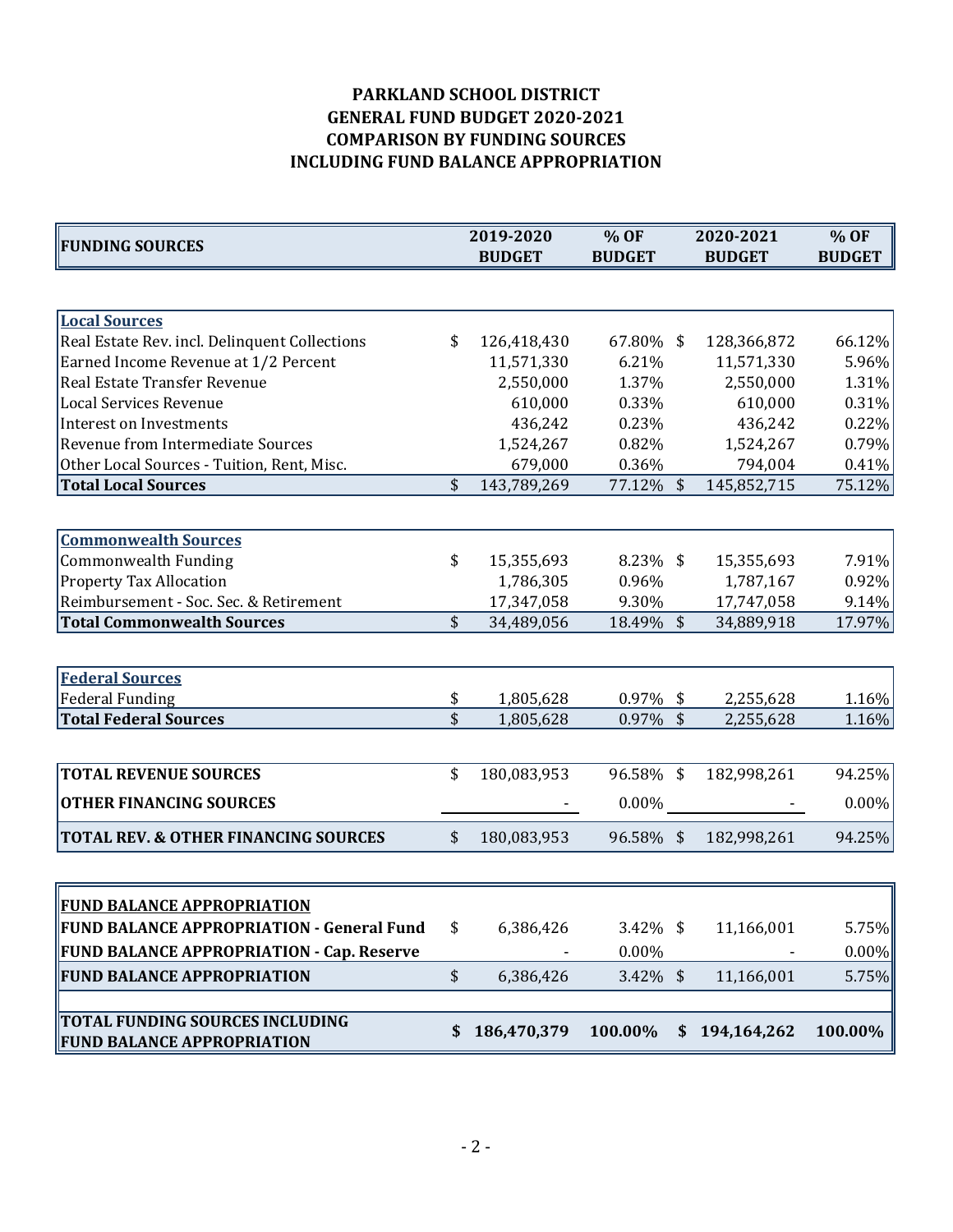# **PARKLAND SCHOOL DISTRICT GENERAL FUND BUDGET 2020-2021 LOCAL, COMMONWEALTH, FEDERAL & OTHER REVENUE SOURCES**

|      | <b>FUNDING SOURCES</b>               | 2019-2020<br><b>BUDGET</b> |                 |    | 2020-2021<br><b>BUDGET</b> | $$/$ MILL<br><b>CHANGE</b> | $\frac{0}{0}$<br><b>CHANGE</b> |
|------|--------------------------------------|----------------------------|-----------------|----|----------------------------|----------------------------|--------------------------------|
|      | REAL ESTATE ASSESSMENT               |                            | \$8,221,173,100 |    | \$8,392,351,200            | \$171,178,100              | 2.08%                          |
|      | <b>MILLAGE RATE</b>                  |                            | 15.71           |    | 15.71                      |                            | $0.00\%$                       |
|      | 6000 LOCAL SOURCES                   |                            |                 |    |                            |                            |                                |
| 6111 | <b>Current Real Estate Revenue</b>   | \$                         | 123,493,691     | \$ | 125,442,133                | \$<br>1,948,443            |                                |
| 6112 | <b>Interim Real Estate Revenue</b>   |                            | 1,040,739       |    | 1,040,739                  |                            |                                |
| 6113 | <b>Public Utility Realty Revenue</b> |                            | 130,000         |    | 130,000                    |                            |                                |
| 6114 | Payments in Lieu of Tax Revenue      |                            | 4,000           |    | 4,000                      |                            |                                |
| 6143 | Local Services Revenue               |                            | 610,000         |    | 610,000                    |                            |                                |
| 6151 | <b>Earned Income Revenue</b>         |                            | 11,571,330      |    | 11,571,330                 |                            |                                |
| 6153 | Real Estate Transfer Revenue         |                            | 2,550,000       |    | 2,550,000                  |                            |                                |
| 6400 | Delinquent Tax Revenue               |                            | 1,750,000       |    | 1,750,000                  |                            |                                |
| 6510 | Interest on Investments              |                            | 436,242         |    | 436,242                    |                            |                                |
| 6710 | <b>District Activities</b>           |                            | 109,000         |    | 109,000                    |                            |                                |
| 6830 | Federal Revenue from LEAs            |                            | 1,524,267       |    | 1,524,267                  |                            |                                |
| 6910 | Rental Revenue                       |                            | 50,000          |    | 50,000                     |                            |                                |
| 6940 | <b>Tuition Receipts</b>              |                            | 400,000         |    | 400,000                    |                            |                                |
| 6990 | Miscellaneous Local Revenue          |                            | 120,000         |    | 235,004                    | 115,004                    |                                |
|      | <b>TOTAL LOCAL SOURCES</b>           | \$                         | 143,789,269     | \$ | 145,852,715                | \$<br>2,063,447            | 1.44%                          |

|      | 7000 COMMONWEALTH SOURCES            |                  |                  |               |          |
|------|--------------------------------------|------------------|------------------|---------------|----------|
| 7110 | <b>Basic Education Funding</b>       | \$<br>8,190,815  | \$<br>8,190,815  | \$            |          |
| 7140 | <b>Charter Schools Reimbursement</b> |                  |                  |               |          |
| 7160 | Tuition for Court-Placed Children    | 162,676          | 162,676          |               |          |
| 7270 | Special Education Funding            | 3,595,959        | 3,595,959        |               |          |
| 7310 | Transportation (formula driven)      | 1,408,759        | 1,408,759        |               |          |
| 7320 | Rental / Sinking Fund Payments       | 1,285,000        | 1,285,000        |               |          |
| 7330 | <b>Health Services</b>               | 180,762          | 180,762          |               |          |
| 7340 | <b>State Property Tax Allocation</b> | 1,786,305        | 1,787,167        | 862           |          |
| 7500 | Extra Grants (RTL)                   | 531,722          | 531,722          |               |          |
|      | SUBTOTAL - COMMONWEALTH SOURCES      | \$<br>17,141,998 | \$<br>17,142,860 | \$<br>862     | $0.01\%$ |
| 7800 | Commonwealth Reimbursements          |                  |                  |               |          |
| 7810 | Social Security Reimbursement        | 3,232,557        | 3,332,557        | 100,000       |          |
| 7820 | Retirement Reimbursement             | 14,114,501       | 14,414,501       | 300,000       |          |
|      | SUBTOTAL - COMMON. REIMBURSEMENTS    | \$<br>17,347,058 | \$<br>17,747,058 | \$<br>400,000 | 2.31%    |
|      | TOTAL COMMONWEALTH SOURCES           | \$<br>34,489,056 | \$<br>34,889,918 | \$<br>400,862 | 1.16%    |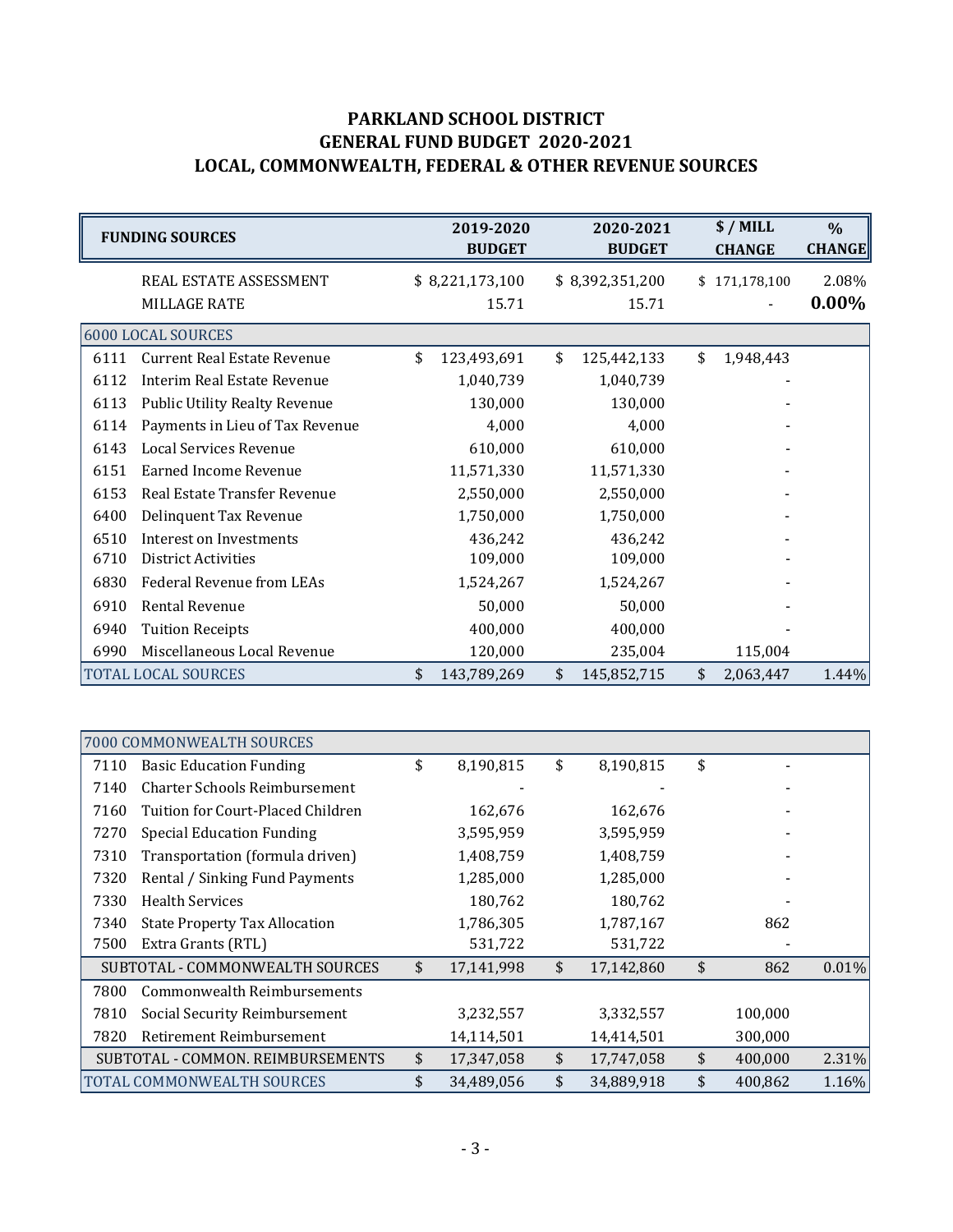# **PARKLAND SCHOOL DISTRICT GENERAL FUND BUDGET 2020-2021 LOCAL, COMMONWEALTH, FEDERAL & OTHER REVENUE SOURCES**

| <b>SOURCE OF FUNDS</b>                      | 2019-2020<br><b>BUDGET</b> | 2020-2021<br><b>BUDGET</b> | \$<br><b>CHANGE</b> | $\frac{0}{0}$<br><b>CHANGE</b> |
|---------------------------------------------|----------------------------|----------------------------|---------------------|--------------------------------|
|                                             |                            |                            |                     |                                |
| 8000 FEDERAL SOURCES                        |                            |                            |                     |                                |
| Title I, Improving Basic Programs<br>8514   | \$<br>1,184,373            | \$<br>1,284,373            | \$<br>100,000       |                                |
| 8515<br>Title II, Improving Teacher Quality | 281,571                    | 281,571                    |                     |                                |
| 8516<br>Title III, LEP & Immigrant Students | 62,435                     | 62,435                     |                     |                                |
| Title IV - 21st Century Schools<br>8517     | 27,249                     | 27,249                     |                     |                                |
| 8800<br>Medical Assistance (ACCESS)         | 250,000                    | 600,000                    | 350,000             |                                |
| Other Federal Funding                       |                            |                            |                     |                                |
| <b>TOTAL FEDERAL SOURCES</b>                | \$<br>1,805,628            | \$<br>2,255,628            | \$<br>450,000       | 24.92%                         |
|                                             |                            |                            |                     |                                |
| 9000 OTHER FINANCING SOURCES                |                            |                            |                     |                                |
| 9200<br>Long-Term Financing                 | \$                         | \$                         | \$                  |                                |
| 9400<br>Gain/Loss Relating to Fixed Assets  |                            |                            |                     |                                |
| 9500<br>Refund of Prior Year Exp.           |                            |                            |                     |                                |
| $0.611$ Deceived from $0$ ther $0.52$       |                            |                            |                     |                                |

| <b>461</b> | Received from Other LEAS      |  |  |  |        |
|------------|-------------------------------|--|--|--|--------|
|            | TOTAL OTHER FINANCING SOURCES |  |  |  | $00\%$ |
|            |                               |  |  |  |        |

| <b>TOTAL REVENUE AND OTHER</b><br>\$180,083,953<br>\$2,914,309<br>\$182,998,261<br><b>FINANCING SOURCES</b> |  |  | 1.62% |
|-------------------------------------------------------------------------------------------------------------|--|--|-------|
|-------------------------------------------------------------------------------------------------------------|--|--|-------|

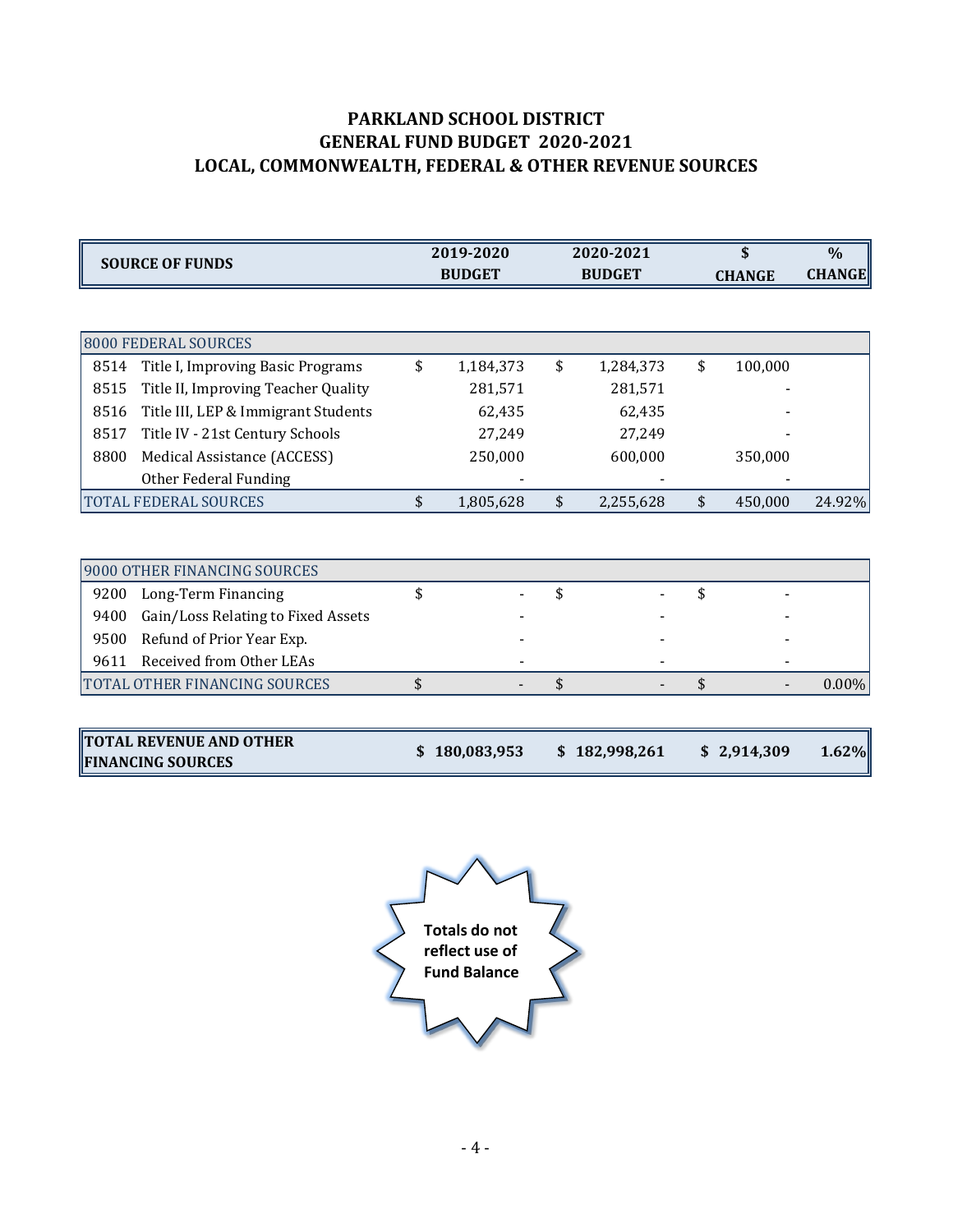## **PARKLAND SCHOOL DISTRICT BUDGET TO BUDGET COMPARISON EXPENDITURES BY FUNCTION**

| ∥ACCT. | <b>DESCRIPTION</b>                    | 2019-2020<br><b>BUDGET</b> | % OF<br><b>BUDGET</b> | 2020-2021<br><b>BUDGET</b> | % OF<br><b>BUDGET</b> |            | \$<br><b>CHANGE</b> | $\frac{0}{0}$<br><b>CHANGE</b> |
|--------|---------------------------------------|----------------------------|-----------------------|----------------------------|-----------------------|------------|---------------------|--------------------------------|
|        | <b>EXPENDITURES -</b>                 |                            |                       |                            |                       |            |                     |                                |
| 1100   | <b>Instruction - Regular Programs</b> | \$<br>86,724,003           | 46.51%                | \$<br>89,416,614           | 46.05%                | \$         | 2,692,611           | 3.10%                          |
| 1200   | <b>Instruction - Special Programs</b> | 24,655,842                 | 13.22%                | 27,203,401                 | 14.01%                |            | 2,547,559           | 10.33%                         |
| 1300   | <b>Vocational Education Programs</b>  | 3,708,624                  | 1.99%                 | 3,980,054                  | 2.05%                 |            | 271,430             | 7.32%                          |
| 1400   | Other Instructional Programs          | 762,189                    | 0.41%                 | 799,818                    | 0.41%                 |            | 37,629              | 4.94%                          |
| 1600   | <b>Community College Programs</b>     | 1,216,052                  | 0.65%                 | 1,223,505                  | 0.63%                 |            | 7,453               | 0.61%                          |
|        | <b>TOTAL INSTRUCTION</b>              | \$<br>117,066,710          | 62.78%                | \$<br>122,623,392          | 63.15%                | $\sqrt{2}$ | 5,556,682           | 4.75%                          |
| 2100   | <b>Pupil Personnel Services</b>       | 6,489,532                  | 3.48%                 | 6,716,098                  | 3.46%                 |            | 226,566             | 3.49%                          |
| 2200   | <b>Instructional Staff Services</b>   | 4,987,224                  | 2.67%                 | 5,108,175                  | 2.63%                 |            | 120,951             | 2.43%                          |
| 2300   | <b>Administration Services</b>        | 8,168,514                  | 4.38%                 | 8,478,962                  | 4.37%                 |            | 310,448             | 3.80%                          |
| 2400   | <b>Pupil Health Services</b>          | 2,423,590                  | 1.30%                 | 2,596,478                  | 1.34%                 |            | 172,888             | 7.13%                          |
| 2500   | <b>Business Services</b>              | 1,842,183                  | 0.99%                 | 1,930,185                  | 0.99%                 |            | 88,002              | 4.78%                          |
| 2600   | Operation & Maintenance Services      | 13,766,483                 | 7.38%                 | 14,446,437                 | 7.44%                 |            | 679,954             | 4.94%                          |
| 2700   | <b>Transportation Services</b>        | 9,361,648                  | 5.02%                 | 9,777,369                  | 5.04%                 |            | 415,721             | 4.44%                          |
| 2800   | <b>Central Support Services</b>       | 3,336,262                  | 1.79%                 | 3,422,095                  | 1.76%                 |            | 85,833              | 2.57%                          |
| 2900   | Support Services - Intermediate Unit  | 200,433                    | 0.11%                 | 200,433                    | 0.10%                 |            |                     | $0.00\%$                       |
|        | <b>TOTAL SUPPORT SERVICES</b>         | \$<br>50,575,869           | 27.12%                | \$<br>52,676,232           | 27.13% \$             |            | 2,100,363           | 4.15%                          |
| 3200   | <b>Student Activities</b>             | 2,142,847                  | 1.15%                 | 2,206,146                  | 1.14%                 |            | 63,299              | 2.95%                          |
| 3300   | <b>Community Services</b>             | 34,953                     | 0.02%                 | 36,269                     | 0.02%                 |            | 1,316               | 3.77%                          |
|        | TOTAL NON-INSTR. SVCS.                | \$<br>2,177,800            | 1.17%                 | \$<br>2,242,415            | 1.16% \$              |            | 64,615              | 2.97%                          |
| 4000   | Facilities Acq., Const. & Improv.     |                            | 0.00%                 |                            | 0.00%                 |            |                     | $0.00\%$                       |
|        | <b>TOTAL EXPENDITURES</b>             | \$169,820,379              | 91.07%                | \$177,542,039              | 91.44% \$             |            | 7,721,660           | 4.55%                          |

| <b>OTHER FINANCING USES -</b>                                  |    |               |             |   |               |             |    |                          |          |
|----------------------------------------------------------------|----|---------------|-------------|---|---------------|-------------|----|--------------------------|----------|
| 15100<br>Refunds of Prior Year's Receipts                      | \$ | 50,000        | $0.03\%$ \$ |   | 50,000        | $0.03\%$ \$ |    | $\overline{\phantom{a}}$ | $0.00\%$ |
| Fund Transfers incl. Debt Service<br>15200                     |    | 16,300,000    | 8.74%       |   | 16,272,223    | 8.38%       |    | (27, 777)                | $-0.17%$ |
| 5900<br><b>Budgetary Reserve</b>                               |    | 300,000       | 0.16%       |   | 300,000       | 0.15%       |    | $\overline{\phantom{a}}$ | $0.00\%$ |
| <b>TOTAL - OTHER FINANCING USES</b>                            | S. | 16,650,000    | 8.93%       | S | 16,622,223    | 8.56%       | -S | (27, 777)                | $-0.17%$ |
|                                                                |    |               |             |   |               |             |    |                          |          |
| <b>TOTAL EXPENDITURES &amp;</b><br><b>OTHER FINANCING USES</b> |    | \$186,470,379 | 100.00%     |   | \$194,164,262 |             |    | 100.00% \$7,693,883      | 4.13%    |